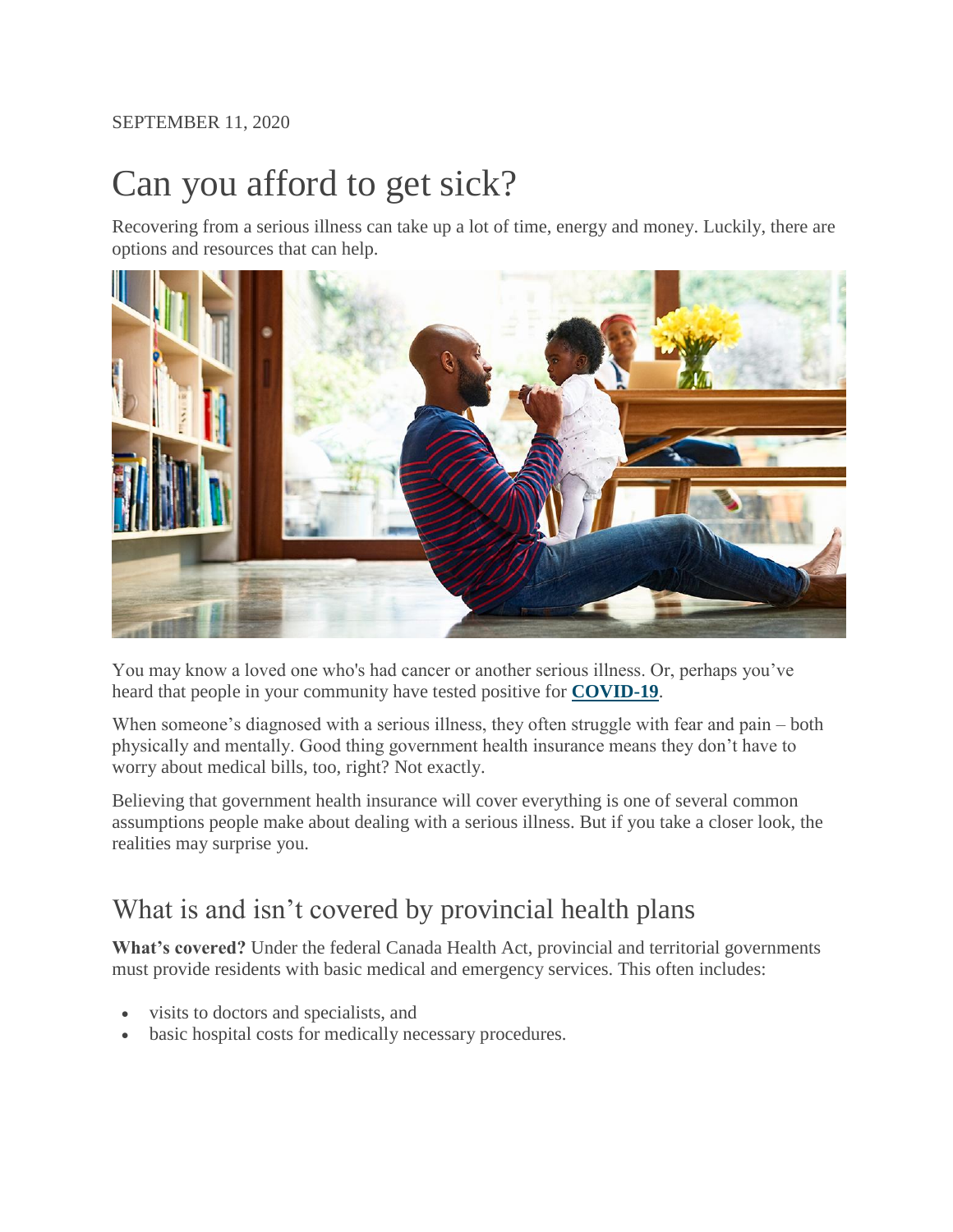**What's not covered?** That said, there are common types of treatments and services that aren't covered at all by provincial healthcare. Or, in some cases, these treatments may only receive a small amount of coverage. These include:

- alternative treatments and experimental drugs,
- travel and accommodation for treatments away from home,
- adaptations to home or vehicle to accommodate your condition,
- home nursing care,
- wigs, special makeup,
- new clothing needed due to weight loss or gain,
- hospital beds or other equipment for home,
- physiotherapy (may be partially covered in your province or territory), and
- treatments and surgeries outside Canada.
	- o **[Learn more about your provincial government health plan.](https://www.sunlife.ca/en/explore-products/insurance/health-insurance/personal-health-insurance/provincial-healthcare-coverage/)**

## What about group insurance coverage through work?

Does your employer offer group insurance as part of your benefits? Most group disability insurance plans will pay about 60 to 70% of your income. But you'll still have to pay 100% of your monthly expenses. Remember, your expenses may actually be higher while you're recovering.

#### **[How do employee benefit plans work?](https://www.sunlife.ca/en/tools-and-resources/money-and-finances/understanding-health-insurance/how-do-employee-benefit-plans-work/)**

You also have to factor in your personal situation. For example, do you have a partner to help care for you if you become sick or injured? They may need to take a leave of absence from work to care for you. In which case, you'll have to consider the possibility that your household income could be further reduced.

## Caring for someone with a serious illness or injury

Providing adequate care for someone isn't easy. It often requires a lot of time, energy and money. Let's say you became seriously ill or hurt. You may need help with everyday tasks as you recover, such as:

- dressing and bathing yourself,
- styling your hair, putting on makeup,
- driving,
- shopping for groceries,
- preparing meals, doing housework and laundry,
- gardening, lawn care and snow removal, or
- tending to children, and driving them to and from school and activities.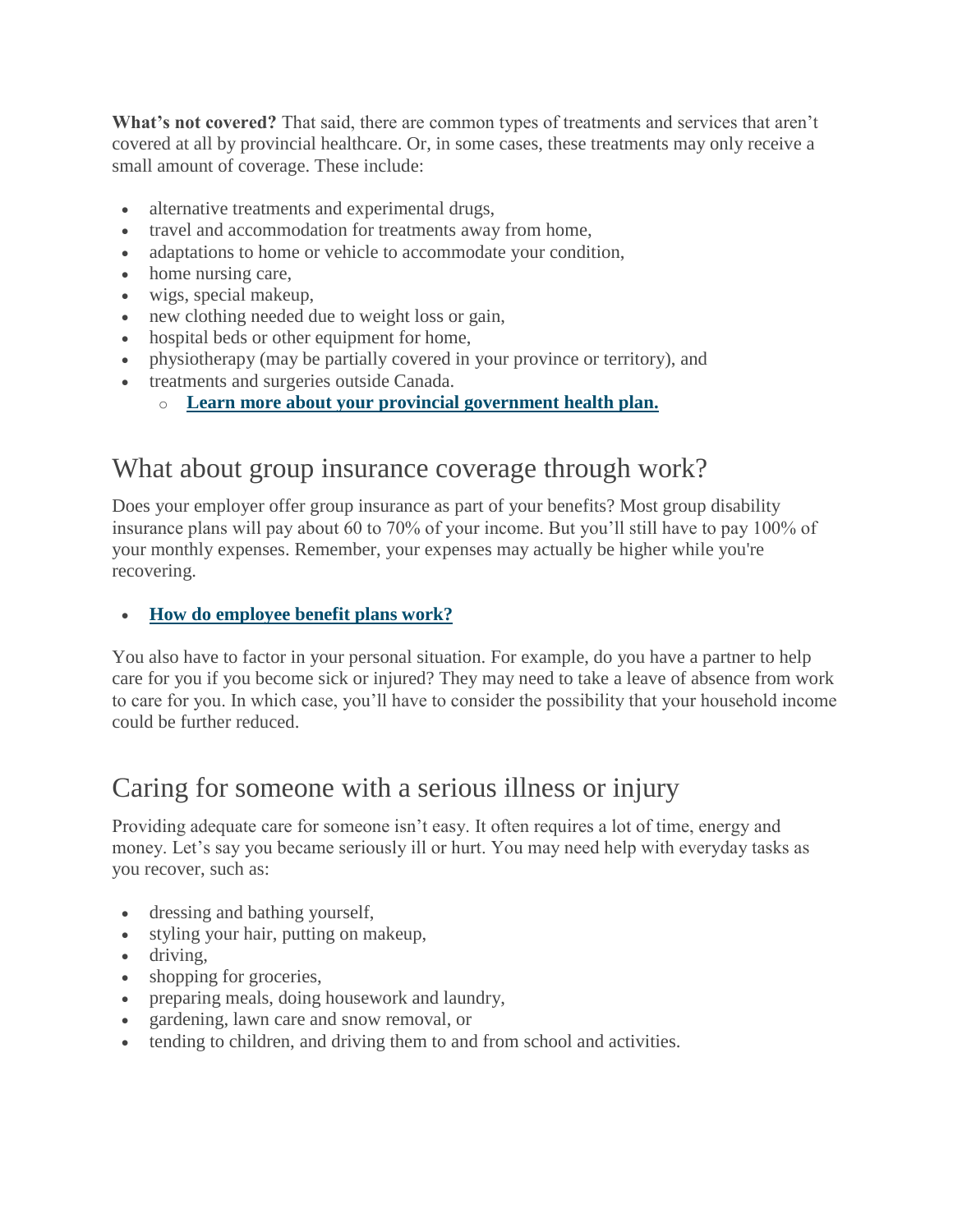You may have a loved one to help you with such tasks. Or, you may have to hire a caregiver for help, which can be costly. Either way, it's not a fun scenario to think about. But the good news is there are options and resources that can help. Here's where you can start:

# 1. Check if you have enough insurance coverage at work

Do you have long-term disability and/or supplemental health insurance at work? Find out exactly what you're covered for, and for how much. You can then assess whether you need to increase your coverage.

**[What you need to know about group long-term disability insurance](https://www.sunlife.ca/en/tools-and-resources/money-and-finances/understanding-health-insurance/when-is-group-ltd-insurance-not-enough/)**

Other insurance options to explore include:

- **[long-term care insurance](https://www.sunlife.ca/en/explore-products/insurance/health-insurance/long-term-care-insurance/)**, which can help cover the cost of institutional or home care, and o **[5 things to know about long-term care insurance](https://www.sunlife.ca/en/tools-and-resources/money-and-finances/understanding-health-insurance/five-things-to-know-about-long-term-care-insurance/)**
- **[critical illness insurance](https://www.sunlife.ca/en/tools-and-resources/money-and-finances/understanding-health-insurance/simply-put-what-is-critical-illness-insurance-video/) (CII)**, which gives you a lump-sum payment if you get an illness that's covered under the policy. It's important to note that **[CII doesn't cover COVID-19](https://www.sunlife.ca/en/covid-19/)**. But it does cover people who suffer from a covered critical illness after contracting COVID-19.
	- o **[Here's a list of illnesses and conditions that are covered under critical illness](https://www.sunlife.ca/en/explore-products/insurance/health-insurance/critical-illness-insurance/sun-critical-illness-insurance/26-full-payout-illnesses/)  [insurance.](https://www.sunlife.ca/en/explore-products/insurance/health-insurance/critical-illness-insurance/sun-critical-illness-insurance/26-full-payout-illnesses/)**
	- o Is critical illness insurance right for you? **[Here's how you can find out](https://www.sunlife.ca/en/tools-and-resources/money-and-finances/understanding-health-insurance/do-you-need-critical-illness-insurance/)**.
	- o Find out how a serious illness could affect your finances. **[Try this critical illness](https://www.sunlife.ca/en/tools-and-resources/tools-and-calculators/critical-illness-insurance-calculator/)  [insurance calculator](https://www.sunlife.ca/en/tools-and-resources/tools-and-calculators/critical-illness-insurance-calculator/)**.

# 2. Get help from non-profits

Non-profit national, provincial and local groups offer both hands-on and online help, and can connect you with a support group. Here are a few to keep in mind:

- The Canadian Cancer Society offers **[free, downloadable booklets](https://www.cancer.ca/en/support-and-services/resources/publications/?region=on)**, such as "**[Life After](https://www.cancer.ca/~/media/cancer.ca/CW/publications/Life%20after%20cancer%20treatment/32060-1-NO.pdf)  [Cancer Treatment](https://www.cancer.ca/~/media/cancer.ca/CW/publications/Life%20after%20cancer%20treatment/32060-1-NO.pdf)**," that discuss financial matters and returning to work following any serious illness.
- The **[Alzheimer's Society of Canada](https://alzheimer.ca/en/Home)** lists a host of services for individuals with dementia, their families and caregivers.
- **[Parkinson Society Canada](https://www.parkinson.ca/)** provides a variety of support and education services.

There's no question that a serious illness can change your life. But if you're prepared for the possibility, you can spend less of your energy worrying over paying the bills, and more on getting better.

 Not sure what's right for you? An advisor can explain all your options and help you build insurance into your plan. Most advisors now offer to connect with Clients virtually by video chat. **Find an advisor** today.